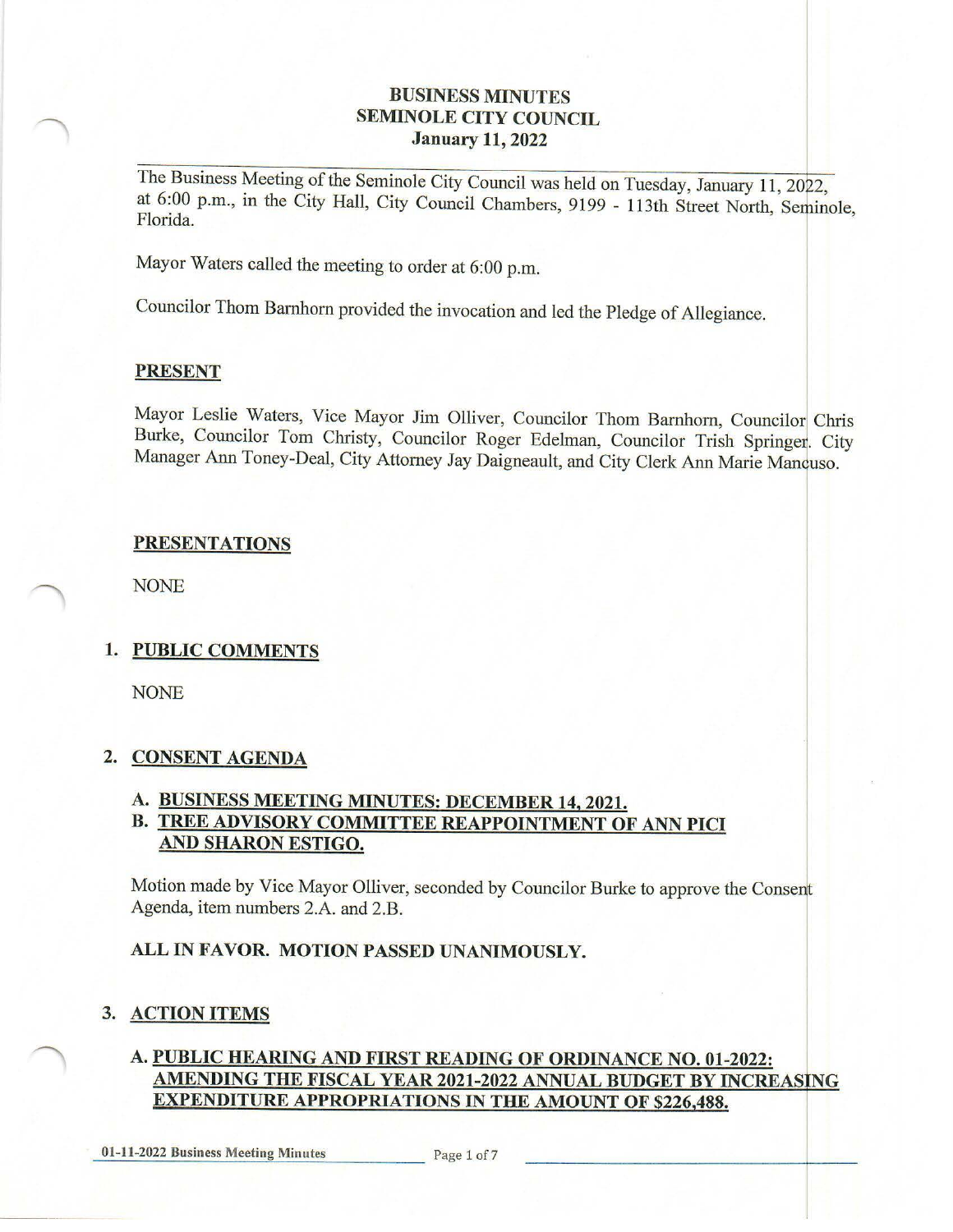City Clerk Mancuso read Ordinance No. 01-2022 by title only.

City Manager Toney-Deal stated that in December of 2020, City Council authorized the City ( Manager to sign a Corporative Funding Agreement with the Southwest Florida Management Water District (SWFMWD) for a Phase I, and year two, a Phase II Stormwater Master Plan. Each grant was \$125,000 with a match from the City as a requirement. SWFMWD was unable to move this project forward, and City Staff asked that the administration of the project be done by the City to expedite the Master Plan. SWFMWD Staff agreed and the SWFMWD Board approved such action. after meeting with SWFMWD, the project was turned over to the City. The FY 2022 budget included Phase I.

Mayor Waters opened the Public Hearing. Receiving no comments, Mayor Waters closed the Public Hearing.

Motion made by Councilor Springer, seconded by Councilor Burke to approve Ordinance No. 01-2022, on first reading and schedule a second reading and public hearing for January 25, 2022.

Discussion ensued.

| <b>Roll Call</b>          |             |
|---------------------------|-------------|
| Mayor Waters              | AYE         |
| Vice Mayor Olliver        | ${\rm AYE}$ |
| <b>Councilor Barnhorn</b> | <b>AYE</b>  |
| <b>Councilor Burke</b>    | <b>AYE</b>  |
| <b>Councilor Christy</b>  | AYE         |
| Councilor Edelman         | AYE         |
| <b>Councilor Springer</b> | <b>AYE</b>  |

#### **ALL IN FAVOR. MOTION PASSED UNANIMOUSLY.**

## **B. AUTHORIZE THE CITY MANAGER TO EXECUTE A WORK AUTHORIZATION**  FORM WITH APPLIED SCIENCES CONSULTING, INC. IN THE AMOUNT OF **\$486,487.**

City Manager Toney-Deal stated that this is a work authorization form. Applied Sciences Consulting is one of the engineers that the City Council has already approved through the competitive negotiations act. The money will be assigned from the SWFMWD grant and Penny 3 fund. Staff is recommending approval of authorization for the City Manager to sign to begin the process of the project that was taken over from SWFMWD.

Motion made by Councilor Burke, seconded by Councilor Barnhorn to authorize the City Manager to execute a work authorization form with Applied Sciences Consulting, Inc. in the amount of \$486,487.

## **ALL IN FAVOR. MOTION PASSED UNANIMOUSLY.**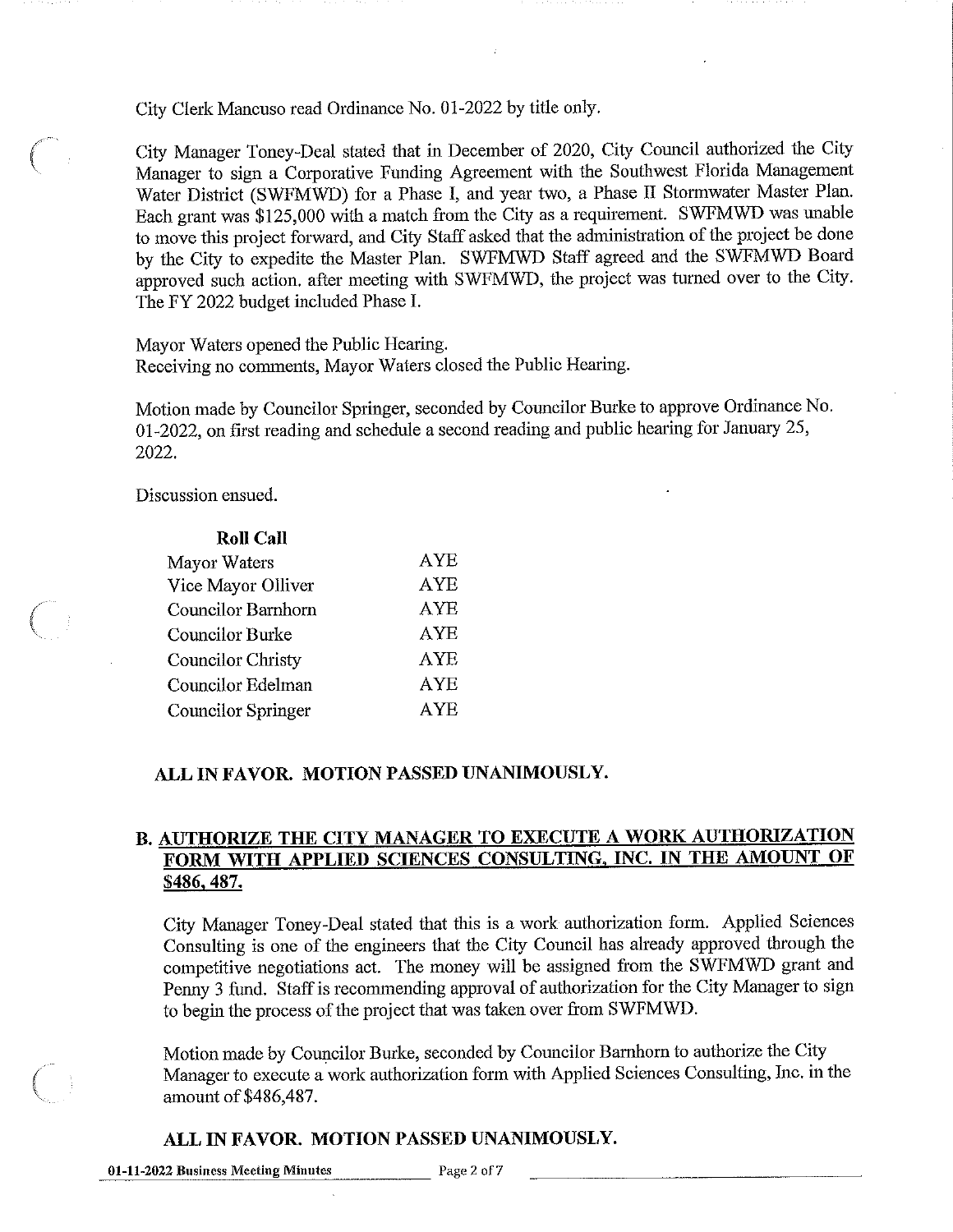# **C. AUTHORIZE THE CITY MANAGER TO EXECUTE ADDENDUM TO THE CONTINUING SERVICES CONTRACT WITH APPLIED SCIENCES CONSULTING,INC.**

City Manager Toney-Deal stated that the request is to authorize the City Manager to execute an addendum to the Continuing Services contract with Applied Sciences Consulting, Inc. The work that will be perfonned under the Continuing Services contract will be eligible for reimbursement from the ARPA Grant. Under ARPA guidelines, there are specific terms and requirements for all contractors from the Depmtment of Treasury and FDEM. This addendum incorporates the ARPA contractor requirements into the continuing services contract, ensuring the City can us the ARPA Grant for expenses incurred.

Motion made by Councilor Burke, seconded by Councilor Springer to execute an addendum to the Continuing Services Contract with Applied Sciences Consulting, Inc. which incorporates the scope of work and cost estimate of \$476,487 for the Stormwater Masterplan Update.

## **ALL IN FAVOR. MOTION PASSED UNANIMOUSLY.**

## **D. AUTHORIZE THE CITY MANAGER TO EXECUTE ADDENDUM TO THE CONTINUING SERVICES CONTRACT WITH ADV AN CED ENGINEERING** & **DESIGN, INC.**

City Manager Toney-Deal stated that the request is to authorize the City Manager to execute an addendum to the Continuing Services Contract with Advanced Engineering & Design, Inc. The work that will be performed under the Continuing Services contract will be eligible for reimbursement from the ARPA Grant. Under ARPA guidelines, there are specific terms and requirements for all contractors from the Department of Treasury and FDEM. This addendum incorporates the ARPA contractor requirements into the continuing services contract, ensuring the City can us the ARPA Grant for expenses incurred.

Motion made by Councilor Edelman, seconded by Vice Mayor Olliver to authorize the City Manager to execute an addendum to the Continuing Services Contract with Advanced Engineering & Design, Inc.

## **ALL IN FAVOR. MOTION PASSED UNANIMOUSLY.**

# **E. AUTHORIZE THE CITY MANAGER TO EXECUTE A CONTINUING CONTRACT FOR PROFESSIONAL SERVICES WITH CAL VIN, GIORDANO** & **ASSOCIATES, INC.**

City Manager Toney-Deal stated that the ranking for this company was previously approved by City Council on July 13, 2021. The City Attorney and staff worked on the wording of the contract and staff is recommending authorization for the City Manager to execute said contract.

*(* 

*(*   $\tilde{\mathcal{L}}$ 

 $\left($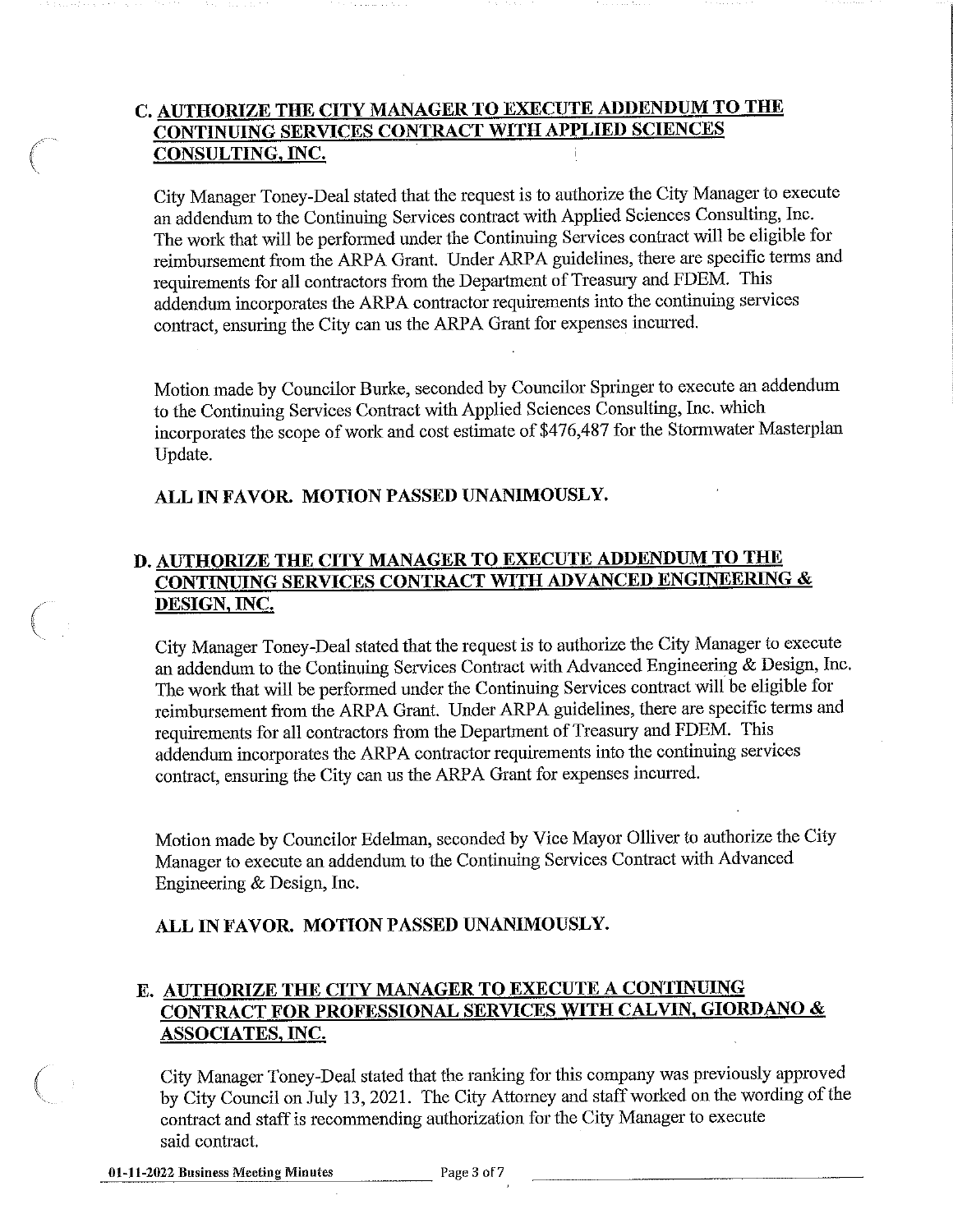Motion made by Councilor Barnhom, seconded by Councilor Burke to authorize the City Manager to execute a Continuing Services Contract for Professional Services with Calvin, Giordano, & Associates, Inc.

## **ALL IN FAVOR. MOTION PASSED UNANIMOUSLY. F. AUTHORIZE THE CITY MANAGER TO EXECUTE A CONTINUING CONTRACT FOR PROFESSIONAL SERVICES WITH HALFF ASSOCIATES, INC.**

City Manager Toney-Deal stated that the ranking for this company was previously approved by City Council on July 13, 2021. She also stated that any work order over a certain threshold amount will come back to the City Council for approval. Staff is recommending authorization for the City Manager to execute the Continuing Contract for Professional Services with Halff Associates, Inc.

Motion made by Councilor Springer, seconded by Council Burke to authorize the City Manager to execute a Continuing Services Contract for Professional Services with Halff Associates, Inc.

#### **ALL IN FAVOR. MOTION PASSED UNANIMOUSLY.**

# **G. AUTHORIZE THE CITY MANAGER TO EXECUTE A CONTINUING CONTRACT FOR PROFESSIONAL SERVICES WITH KIMLEY-HORN** ( **AND ASSOCIATES, INC.**

City Manager Toney-Deal stated that the ranking for this company was previously approved by City Council on July 13, 2021. She also stated that any work order over a certain threshold amount will come back to the City Council for approval. Staff is recommending authorization for the City Manager to execute a Continuing Services Contract for Professional Services with Kimley-Horn and Associates, Inc.

Motion made by Councilor Burke, seconded by Vice Mayor Olliver to authorize the City Manager to execute a Continuing Services Contract for Professional Services with Kimley-Hom and Associates, Inc.

## **ALL IN FAVOR. MOTION PASSED UNANIMOUSLY.**

## **H. RESOLUTION NO. 01-2022: POW WOW FESTIVAL AS A STAFF COORDINATED EVENT.**

City Clerk Mancuso read Resolution No. 01-2022 by title only.

City Manager Toney-Deal stated that this resolution is written to seek approval to declare the Pow Wow Festival as a solely staff coordinated event and sunset the Pow Wow Committee. It has been several years since a Pow Wow Committee has been appointed. She also added that volunteers will always be welcomed.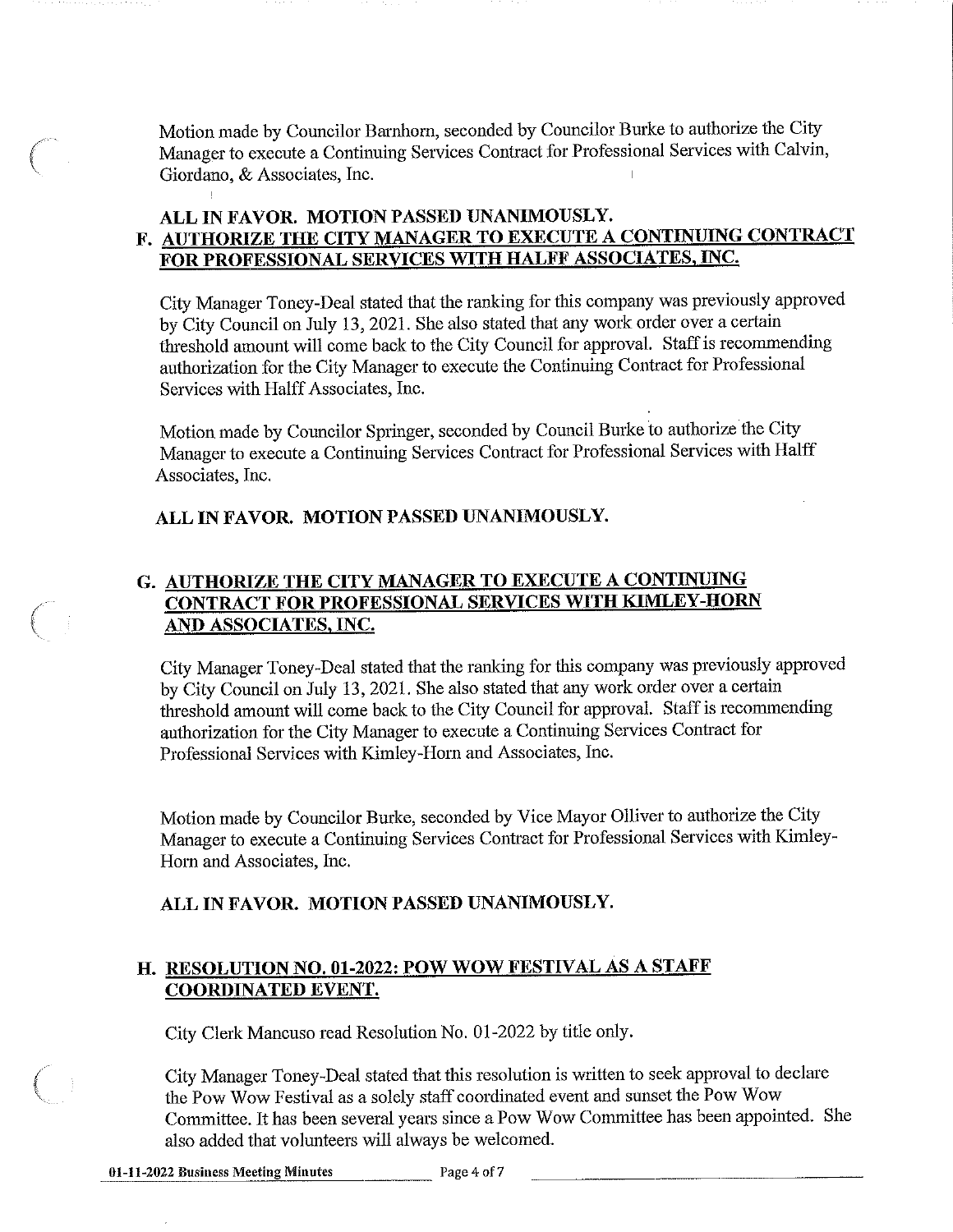Motion made by Vice Mayor Olliver, seconded by Councilor Christy, to approve Resolution No. 01-2022 revising the Pow Wow Festival as a solely staff coordinated event and sunsetting the Pow Wow Committee.

| <b>Roll Call</b>         |            |
|--------------------------|------------|
| Mayor Waters             | <b>AYE</b> |
| Vice Mayor Olliver       | <b>AYE</b> |
| Councilor Barnhorn       | AYE        |
| <b>Councilor Burke</b>   | AYE        |
| <b>Councilor Christy</b> | AYE        |
| Councilor Edelman        | <b>AYE</b> |
| Councilor Springer       | AYE        |

#### **ALL IN FAVOR. MOTION PASSED UNANIMOUSLY.**

#### **4. CITY COUNCIL REPORTS**

Councilor Barnhom - Attended a Christmas Celebration, where the Mayor commended the Council for all of its work and efforts; attended a Community Leaders of America monthly *(*  meeting; virtually attended the Florida League of Cites pre-legislative session webinar; distributed wreaths on the graves of the fallen at Bay Pines; was treated to a neighborhood show of tap dancing by Martin's Tap Caroling Company, as they honored a neighbor and former teacher; attended a ribbon cutting at Old School ink Tattoos' grand opening; attended the Florida League of Cities kick off to its Monday legislative update calls, and also virtually attended the Florida League of Cities Strong monthly webinar; attended the monthly meeting of the Area Agency on Aging of Pinellas Pasco.

Councilor Burke - No report.

Councilor Christy - Attended the Seminole Chamber of Commerce mixer at Tim Tran State Farm Insurance.

Councilor Edelman - Virtually attended the Florida League of Cites Florida Cities-Strong webinar.

Vice Mayor Olliver - Virtually attended the Florida League of Cities pre-legislative session webinar, and also attended the Florida League of Cities Florida Cities-Strong monthly webinar; he has been working with Kimberly Jackson, of the Office of Strategic Policy Solutions of St. Petersburg College, Tara Pearson, Executive Director of the Seminole Chamber of Commerce, and with Scott Dudley, Legislative Director of the Florida League of Cities, and City Manager Toney-Deal in reference to holding a major event in February on the subject of effective legislative advocacy.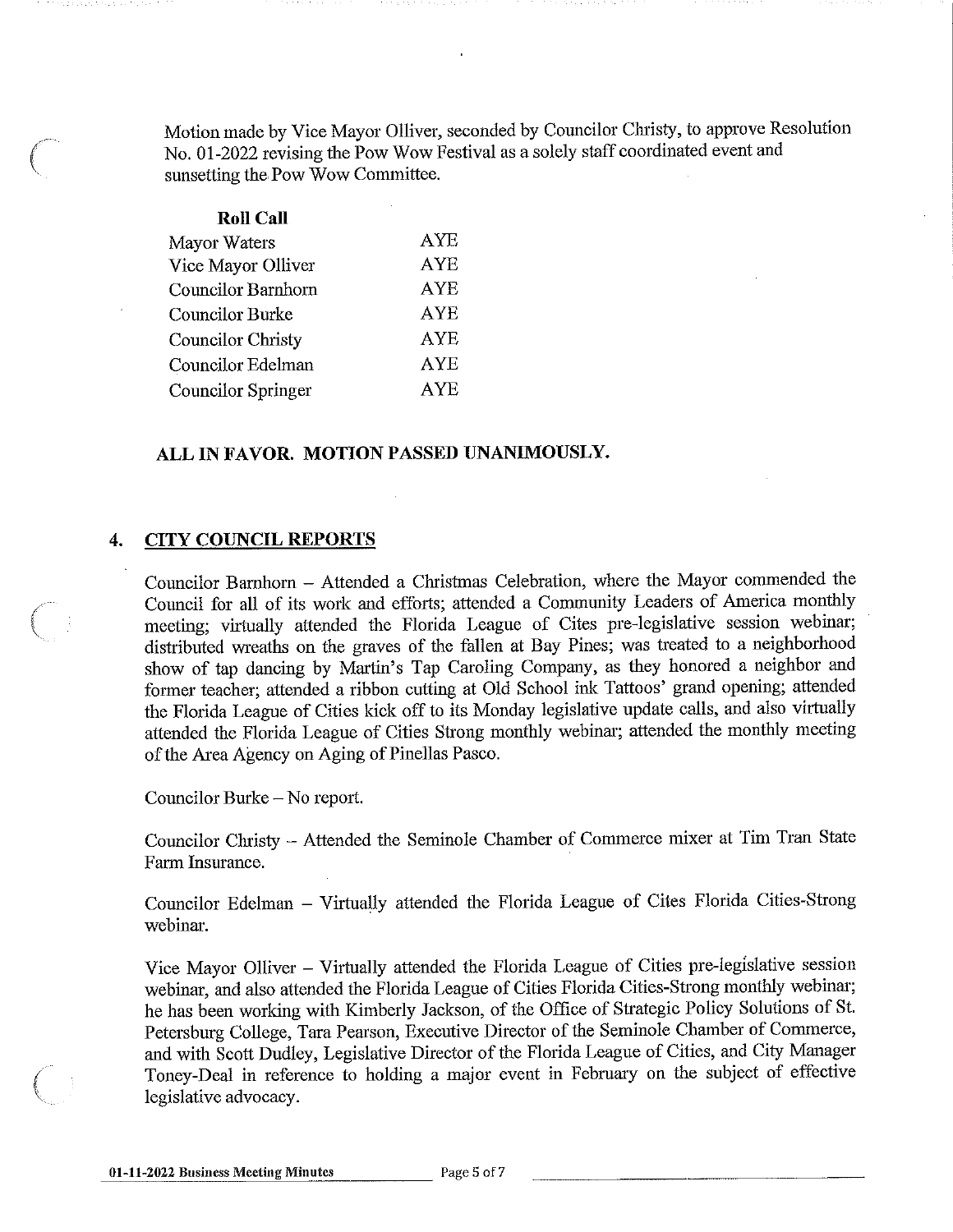Councilor Springer - Met with the Executive Board of the Suncoast League of Cities; she encouraged the Council to attend the Florida League of Cities Legislative Action Days in ( Tallahassee; the next Suncoast League of Cites meeting will take place in Oldsmar on January 21, 2022.

Mayor Waters - Rang the bell for the Salvation Army in front of the Seminole Publix; attended the Seminole Recreation "Breakfast with Santa"; distributed wreaths on the graves of the fallen at Bay Pines; participated in the Seminole Lake Country Club Golf Cart Holiday Parade and then attended its annual egg nog party; had lunch with Congressman Gus Bilirakis and his Chief of Staff Liz Hittos; had breakfast with State Senator Jeff Brandes; was a guest on the Kelly Kelly show; and attended the AM 1040 Barry Edwards show with guest host Berny Jacques; attended the Seminole Chamber of Commerce mixer at the office of Tim Tran State Fann Insurance; attended former State Representative Wengay Newton's Annual Barbeque.

## **5. CITY MANAGER REPORT**

## **A. COMMUNITY POLICING REPORT.**

Community Policing Officer, Deputy Alex Siem stated that school is back in session from the holidays and reminded everyone to watch their speed. He also announced that the Pinellas County Sheriff's Office in conjunction with the City of Seminole will be sponsoring "Coffee with a Cop" at the Maple Street Biscuit Company sometime during the month of January.

## **B. DISCUSS DATE FOR CITY COUNCIL ANNUAL RETREAT/WORKSHOP.**

City Manager Toney-Deal stated that the Council's Annual Retreat/Workshop was held in March last year. The dates available in March are the  $5<sup>th</sup>$ ,  $12<sup>th</sup>$ ,  $19<sup>th</sup>$  and  $26<sup>th</sup>$ .

Discussion ensued.

It was the consensus of the Council to have the Annual Retreat/Workshop on Saturday, April 2, 2022, at 9:00 a.m. The date, time and location will be confirmed at the next City Council meeting.

Councilor Olliver requested that Council submit ideas that they want to discuss at the Workshop, in advance to the City Manager. City Manager Toney-Deal confirmed that all ideas should be presented to staff in February.

City Manager Toney-Deal stated that the Seminole Chamber of Commerce will be holding Its annual Board installation luncheon on January 18, 2022, from  $11:30$  a.m.  $-1:00$  p.m. Councilors may RSVP to the City Clerk and she will register those wishing to attend.